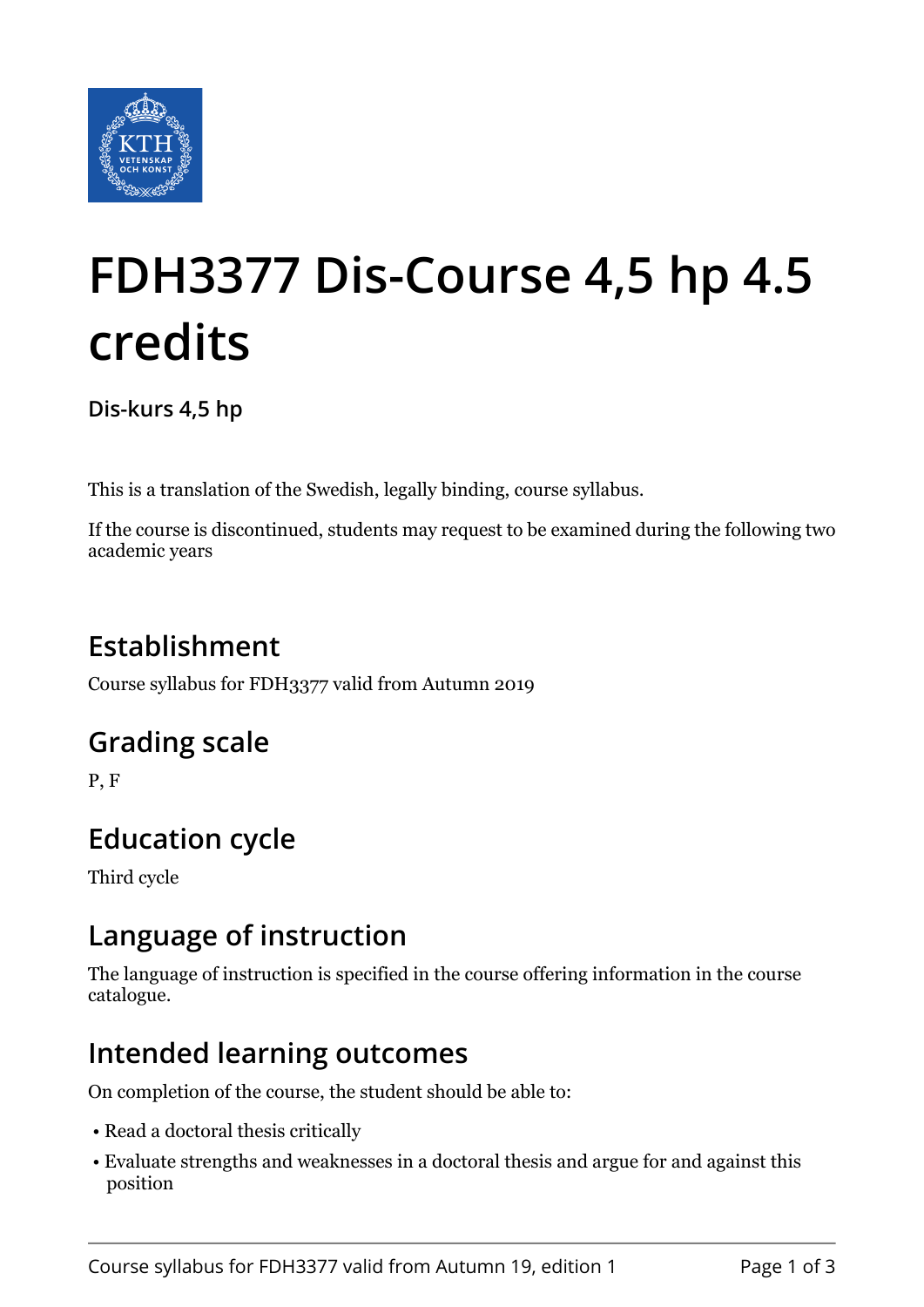- Discuss design and contents of a doctoral thesis
- Formulate questions about the issues of the doctoral thesis
- Understand the dissertation situation, roles and routines
- Reflect on the defence of a doctoral thesis

#### **Course contents**

The course focuses on the thesis and contents, presentation and defence of the same. The aim is that the students should read and discuss five doctoral theses and take part of the defence of the research. Furthermore, the role of a doctoral thesis in a historical and social context will also be discussed.

Each doctoral student follows individually the course with 3 theses (with pre- and post-meetings) that are chosen individually. Preferably participates more than a pupil in a certain essay reading for better reflection and discussion. The theses can be within doctoral students own field but preferably a mixture of different theses are good, both within the own section and other university/research field.

The thesis should be read in full and be discussed under two meetings with a senior researcher that has read the thesis. Preferably, this should be a member in the examining committee or the opponent. It is not recommended to discuss the thesis with the supervisor for the author of the thesis.

Pre- meeting: discuss the advantages with the thesis. Which weaknesses/strengths with the thesis? Which questions come be set under the thesis?

Public defence of doctoral thesis: be active and make notes.

Post- meeting: made the thesis go as expected? Where it some you became surprised over? Where your completed formulated questions that are set under the defence? Where clarifications have been made under the defence? Have you changed your understanding of the essay by visiting defence and by participation in this course? How was the procedure, is this a standard procedure?

## **Specific prerequisites**

PhD student

#### **Examination**

• EXA1 - Report writing, 4.5 credits, grading scale: P, F

Based on recommendation from KTH's coordinator for disabilities, the examiner will decide how to adapt an examination for students with documented disability.

The examiner may apply another examination format when re-examining individual students.

Written essay

## **Other requirements for final grade**